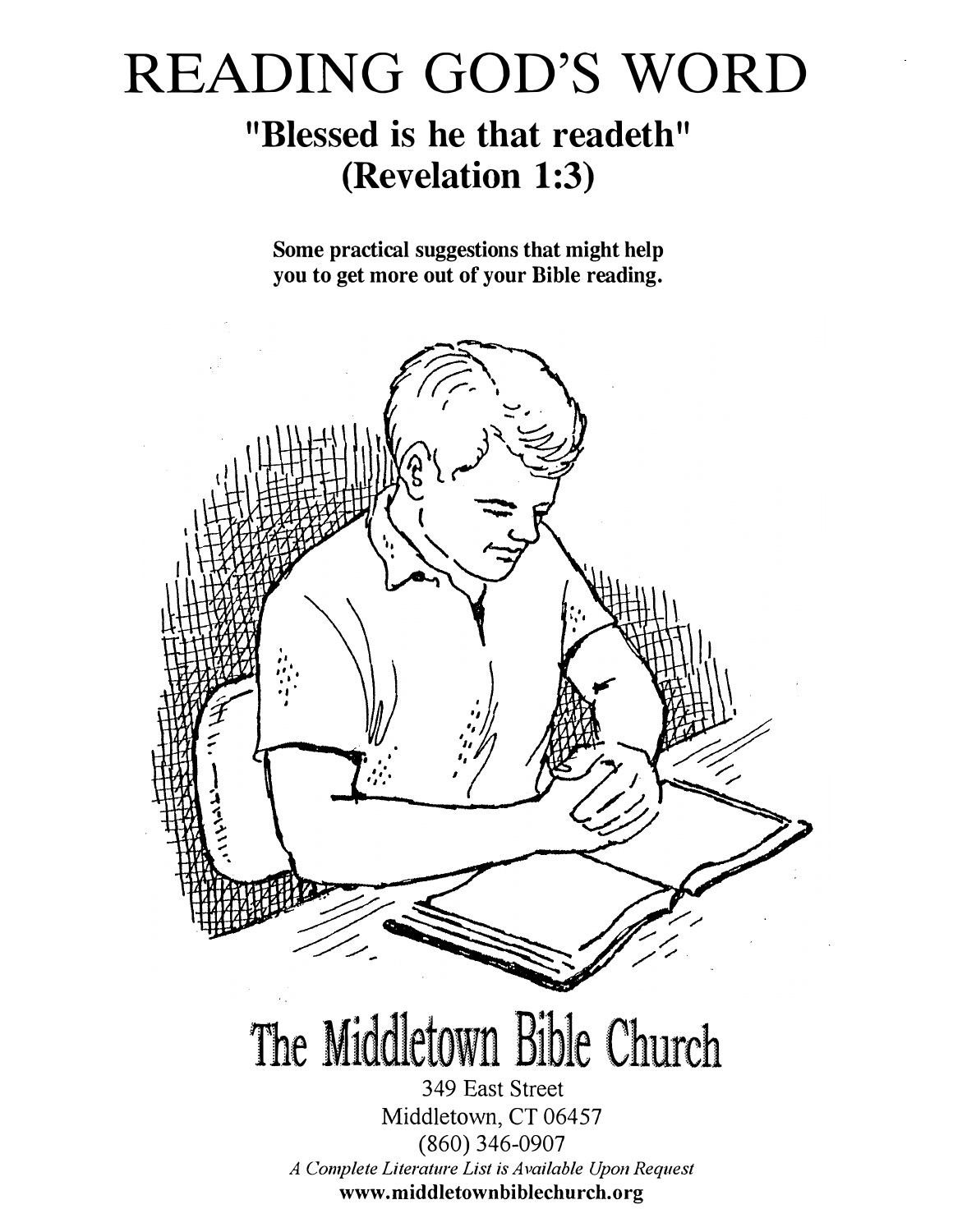#### READ REGULARLY!

To insure good physical health we generally have three meals each day. How often do we feed on God's Word (see I Peter 2:2; Matthew 4:4; Job 23:12)? How often do you hear people say, "I'm so busy today that I do not have time to eat lunch and supper"?

Perhaps you think you do not have time to read the Bible every day. A man once made this excuse to the great evangelist, D.L. Moody. He answered, "My friend, if you are too busy to read the Bible every day you are busier than Almighty God ever intended any human being should be, and you had better let some things go, and take time to read the Bible."

It is good to set aside a special time during the day for your reading. Many Christians find the moming to be the best time because they can start the day by hearing from God. Others read in the evenings or during some quiet time during the day (some mothers might wait until after the children have gone to school in the morning). You need to choose a time that will work best for you.

#### READ SLOWLY!

 $\ddot{\phantom{a}}$ 

What really counts is not how much of God's Word you go through but how much of God's Word goes through you! It is much better to read and understand one verse, than to read three chapters and not remember anything that you read in those chapters! A little read with the understanding is better than much that is read in haste. According to I Corinthians 14: 19, Paul would probably want us to read five words with our understanding, rather than read ten thousand words so hastily that we do not get anything out of it! Likewise, you can get more from the Lord in five minutes spent unhurried than in thirty-five minutes with your eye on the clock!

#### READ SYSTEMATICALLY!

Many people do not know where to start reading in the Bible, so they sometimes use the "lucky dip" method. They say, "Lord, show me where you want me to read" and randomly open their Bible and start reading wherever the Bible happens to open. Sometimes the Lord will bless this method, but in general it is not the best way to read His Word.

To show you some of the dangers in the "lucky dip" method, consider the following illustration: The story is told of a man who used this method. The first verse he happened to tum to was Matthew 27:5 which says Judas "went and hanged himself." Since he was

not sure how this verse applied to himself, he flipped to another passage and the Bible fell open to Luke 10:37: "Then said Jesus unto him, Go, and do thou likewise." The man was quite upset and he did not know how he could ever obey that, so he decided to tum to one more place. Again he opened the Bible at random and to his horror his finger fell upon John 13:27: "Then said Jesus unto him, That thou doest, do

quickly." As you can see, this method could easily cause a person to take verses out of context!

When we read a short story, we generally start at the beginning and read through until we get to the end. This is how the writer wrote it, and this is the best way to read it. We usually read letters in the same way. The same should be true

What really counts is not how much of God's Word you go through but how much of God's Word goes through you!

with the books of the Bible. The best way to read is to start at the beginning of a book and continue until you get to the end. When Paul wrote the books of Romans, he did not write chapter 13 first and then chapter 8. He began with chapter 1 and then wrote chapter 2, etc. If he wrote it this way, shouldn't we read it this way?

Have you ever thought of reading the Bible all the way through? Many believers have found this to be of great blessing. To assist you in this, Bible Reading Schedules have been published. Most people can read the Bible through in one year if they read for about 1/2 hour each day. The Bible reading schedule will tell you how much to read each day.

#### READ CAREFULLY!

Pay close attention to every word. Do not overlook any details. Be a good detective and see what you can discover! Sometimes we miss what God has for us because we fail to see what is right before our eyes! Also, be careful not to let your mind start to daydream (to check this you can always ask yourself: What did I just read?).

#### READ INQUISITIVELY!

As you read the Bible, always be asking questions such as these: Who is the author or speaker? To whom is the passage written or who is the speaker